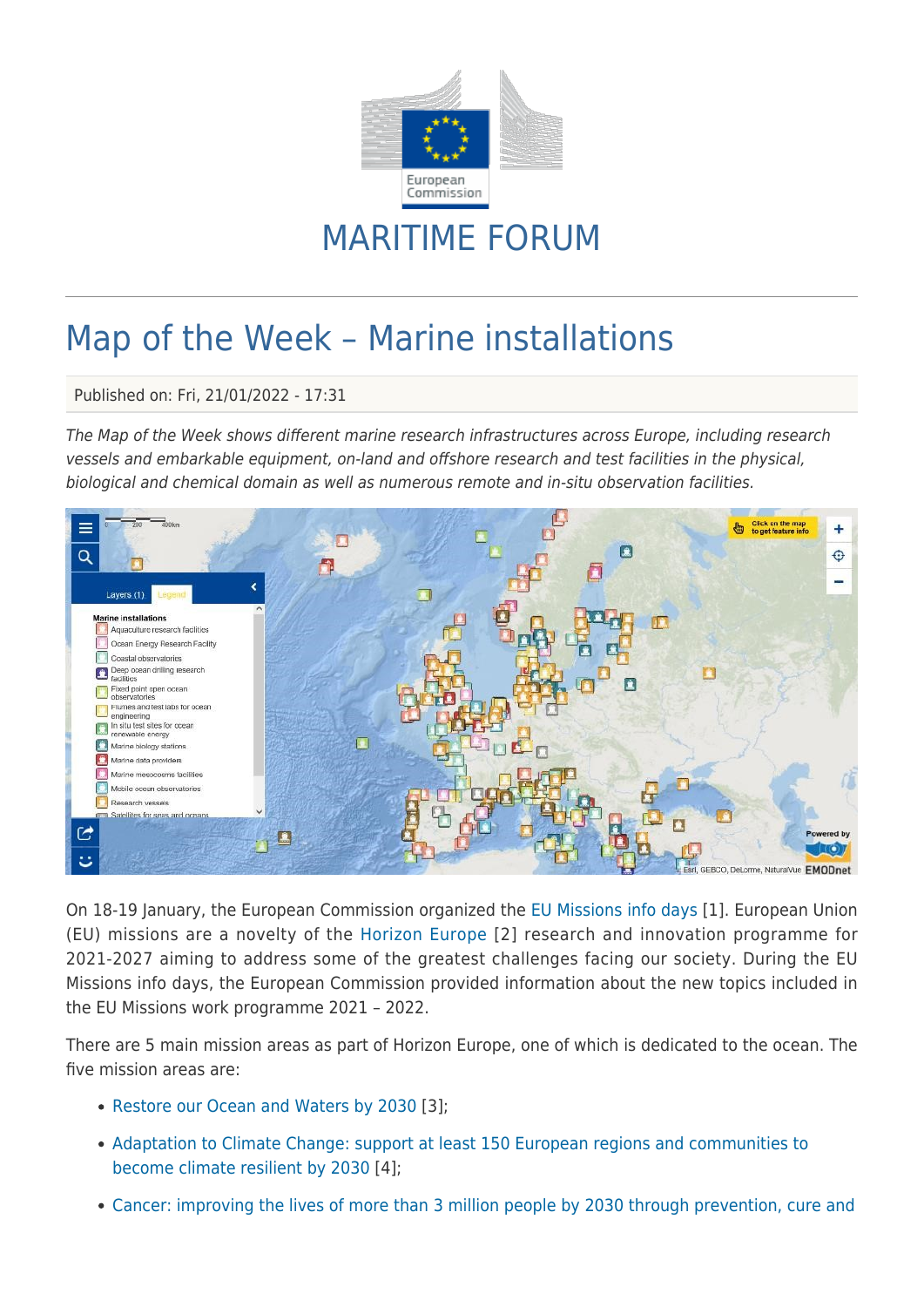[for those affected by cancer including their families, to live longer and better](https://ec.europa.eu/info/research-and-innovation/funding/funding-opportunities/funding-programmes-and-open-calls/horizon-europe/missions-horizon-europe/cancer_en) [5];

- [100 Climate-Neutral and Smart Cities by 2030](https://ec.europa.eu/info/research-and-innovation/funding/funding-opportunities/funding-programmes-and-open-calls/horizon-europe/missions-horizon-europe/climate-neutral-and-smart-cities_en) [6]; and
- [A Soil Deal for Europe: 100 living labs and lighthouses to lead the transition towards healthy](https://ec.europa.eu/info/research-and-innovation/funding/funding-opportunities/funding-programmes-and-open-calls/horizon-europe/missions-horizon-europe/soil-health-and-food_en) [soils by 2030](https://ec.europa.eu/info/research-and-innovation/funding/funding-opportunities/funding-programmes-and-open-calls/horizon-europe/missions-horizon-europe/soil-health-and-food_en) [7].

The objectives of Mission 'Restore our Ocean and Waters' are to ${}^{[1}$  ${}^{[1}$  ${}^{[1}$  [8]<sup>1</sup>:

- Restore marine and fresh water ecosystems and biodiversity;
- Prevent and eliminate pollution from ocean, seas and waters; and
- Create a sustainable, carbon-neutral and circular Blue Economy;

The mission also includes two cross-cutting enablers:

- Digital ocean and water knowledge system; and
- Public mobilization and engagement, especially from young generations.

Speaking of marine research, do you know how we know what we know about the ocean? Explore the Map of the Week to see different marine research facilities across Europe. Click on the map to see the key characteristics for each facility, including links and contacts to access further details provided by the operators of these facilities.

## **[Access the map](https://ec.europa.eu/maritimeaffairs/atlas/maritime_atlas/#lang=EN;p=w;bkgd=5;theme=730:0.8;c=-106101.38966200687,7160503.433313511;z=4;e=t)** [9]

The data in this map are provided by [EurOcean](https://www.eurocean.org/np4/home) [10].

[[1](https://cinea.ec.europa.eu/news/eu214-million-available-eu-missions-calls-2022-01-12_en)<sup>[8]]</sup> [https://cinea.ec.europa.eu/news/eu214-million-available-eu-missions-calls-2022-01-12\\_en](https://cinea.ec.europa.eu/news/eu214-million-available-eu-missions-calls-2022-01-12_en) [8]

Published on Maritime Forum ([https://webgate.ec.europa.eu/maritimeforum\)](https://webgate.ec.europa.eu/maritimeforum)

**Source URL:** https://webgate.ec.europa.eu/maritimeforum/en/node/6953

**Links**  $[1]$ 

https://ec.europa.eu/info/research-and-innovation/events/upcoming-events/horizon-europe-info-days/eu-mi ssions\_en

[2]

https://ec.europa.eu/info/research-and-innovation/funding/funding-opportunities/funding-programmes-andopen-calls/horizon-europe\_en

[3]

https://ec.europa.eu/info/research-and-innovation/funding/funding-opportunities/funding-programmes-andopen-calls/horizon-europe/missions-horizon-europe/healthy-oceans-seas-coastal-and-inland-waters\_en  $[4]$ 

https://ec.europa.eu/info/research-and-innovation/funding/funding-opportunities/funding-programmes-andopen-calls/horizon-europe/missions-horizon-europe/adaptation-climate-change-including-societaltransformation\_en

[5]

https://ec.europa.eu/info/research-and-innovation/funding/funding-opportunities/funding-programmes-andopen-calls/horizon-europe/missions-horizon-europe/cancer\_en